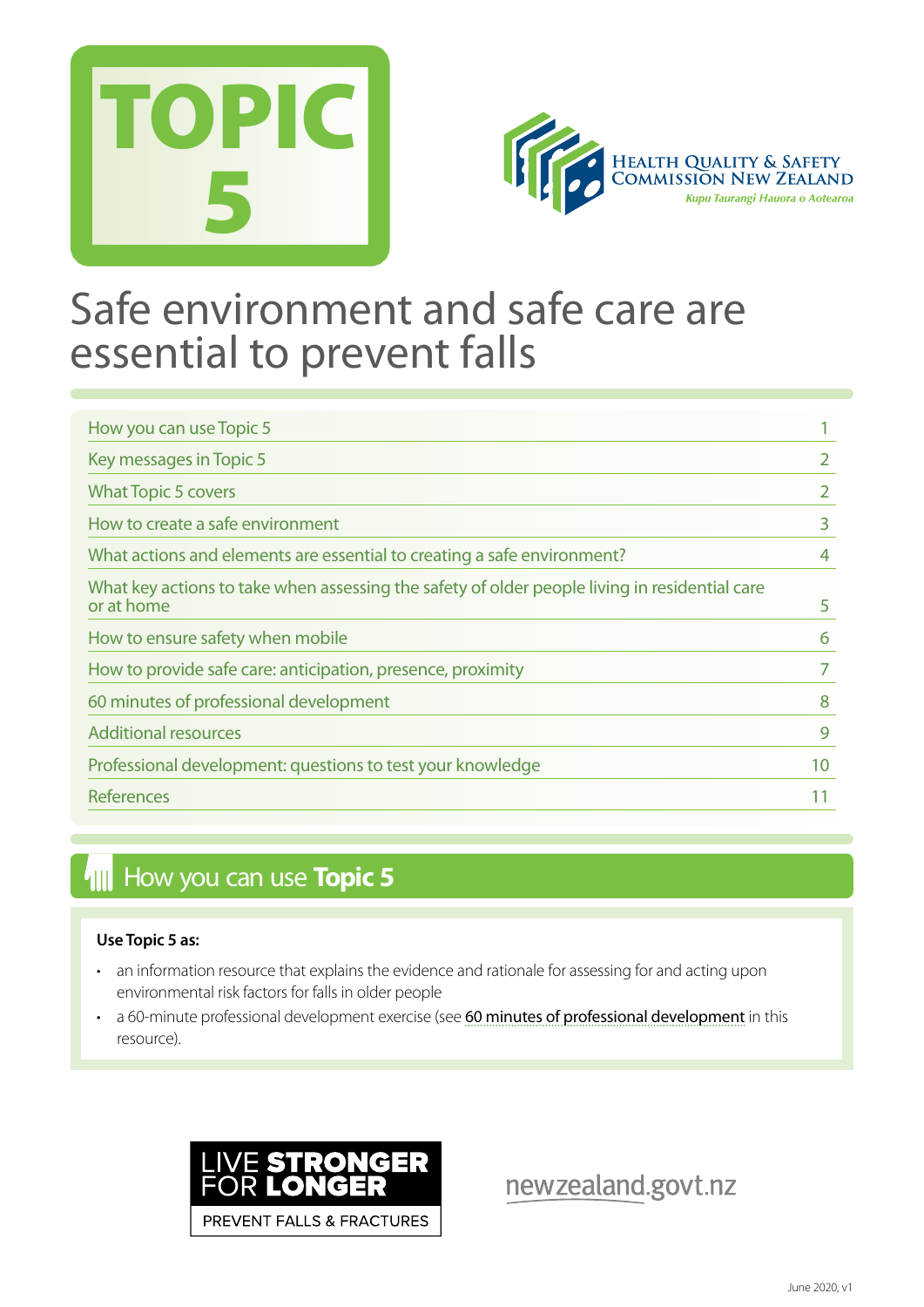## <span id="page-1-0"></span>Key messages in **Topic 5**

- Assessment of the older person's environment is a key component of multifactorial risk assessment. We must act upon identified environmental risks.
- Environmental safety assessment and modification programmes are successful in reducing falls in (1) older people living in the community; and (2) older people in aged residential care and hospital care.
- Everyone involved in caring for an older person can play a role in assessing that person's environment and helping make it as safe as possible.
- The evidence base can guide us to interventions proven to reduce the risk of falls due to environmental factors.
- We must be particularly aware of high-risk situations such as when the older person is mobile, getting out of bed or toileting, and plan to minimise risks and increase safety.

## What **Topic 5** covers

We've seen in [Topic 2](https://www.hqsc.govt.nz/our-programmes/reducing-harm-from-falls/publications-and-resources/publication/2873/) and [Topic 3](https://www.hqsc.govt.nz/our-programmes/reducing-harm-from-falls/publications-and-resources/publication/2874) that multifactorial risk assessment should cover environmental factors, whether the older person is living in a residential care setting, at home, or is in hospital. Topic 5 explains the actions you can take to improve the safety of the environment for older people who risk falling.

We'll see that environmental safety assessment and modification programmes are successful in reducing falls by older people living in the community who are at risk of falling.

In hospital and residential care settings, our duty of care requires us to do everything possible to ensure the physical environment is safe. How we organise our work contributes to the people in our care 'feeling safe' and being confident we are 'there for them'.

Equally, we are all responsible for promoting awareness of hazards and ensuring safety in the environment when we work with an older person at their home or when they're out and about.

Topic 5 has two required readings. We suggest you start with [patients' perspectives of falling in hospital](https://www.ncbi.nlm.nih.gov/pmc/articles/PMC3107724/) (Carroll et al 2010) – a short, qualitative study. The second required reading covers recommendations for environmental safety relevant to your setting, and is linked to one of the 10 questions on the last page of this resource.

## Improving the safety of everyone who might fall

Falls often happen because of interactions between predisposing, person-specific risk factors and an identified hazard in the physical environment (Miake-Lye et al 2013). For older people in hospital or residential care, what we do (or don't do), and the way we organise our work, adds complexity to this interaction (Healey and Darowski 2012).

In terms of person-specific factors, an [individualised approach](https://www.hqsc.govt.nz/our-programmes/reducing-harm-from-falls/publications-and-resources/publication/2874) is effective in reducing fall rates in hospitals. This approach involves assessment by risk factors and **[multifactorial interventions](https://www.hqsc.govt.nz/our-programmes/reducing-harm-from-falls/publications-and-resources/publication/2891)** that focus on the risk factors identified (Miake-Lye et al 2013; Oliver et al 2010).

In terms of an identified hazard in the physical environment, assessing environmental safety and modifying environmental risks reduces the number of people living in the community who are at higher risk of falling, from actually falling (Gillespie et al 2012).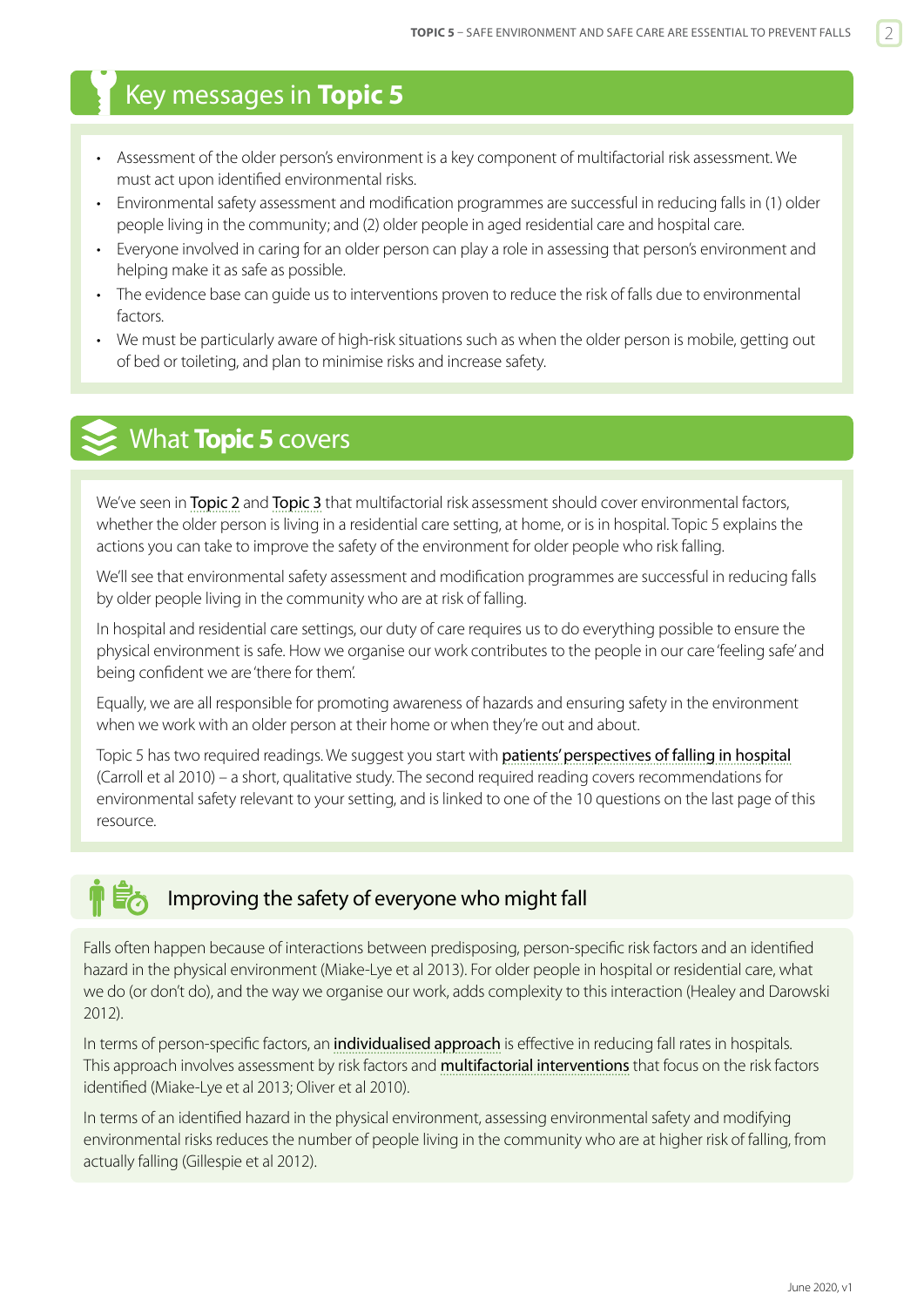#### <span id="page-2-0"></span>IMPROVING THE SAFETY OF EVERYONE WHO MIGHT FALL *Continued*

But in hospital or residential care, **any** patient or resident can trip on hazards in the environment, or fall because they've tried to mobilise in a cluttered environment without help from staff. We can't insist that a person stays still in case they fall, nor override their needs for dignity and privacy (Healey and Darowski 2012). However, universally applied components related to making the environment and care safer for everyone – regardless of each person's particular risks of falling – are common to successful programmes (Miake-Lye et al 2013).



## How to create a safe environment

New facilities are increasingly designed to promote safety. Those refurbishing hospital and residential care facilities are increasingly factoring in principles of safety design. An essential aspect of best practice design is co-design with facility users; that is, staff and patients/residents and their families/whānau (Huang et al 2013).

Staff actions are needed to make even a welldesigned environment more protective and supportive.

Design impacts directly on safety. For instance, a well-designed layout can

minimise distances between staff, supplies and patients/residents which, in turn, indirectly reduces staff stress and walking time (Joseph and Rashid 2007; Salonen et al 2013). Other design considerations include lighting, flooring, furniture and way-finding signs (Salonen et al 2013).

Some recent examples have shown that properly designed flooring can reduce injury from falls (Gustavsson et al 2015). In [an observational study in New Zealand](https://www.ncbi.nlm.nih.gov/pubmed/28279604) of 278 falls, low-impact flooring reduced the rate of injuries to 22 percent (against 34 percent control flooring patients) and the fracture rate to 0.7 percent (against 2.3 percent in controls). Furthermore, the fall rate did not vary between groups (Hanger 2017). The authors recommended the use of safety flooring in residential care settings. In one review, 11 out of 14 studies reported some reduction in injury from falls on compliant flooring compared with usual flooring (Lachance et al 2017).

Given the high proportion of falls in hospital occurring in the 'bed–bathroom environment', design recommendations include ensuring minimal distances and secure handholds and, to reduce injury, ensuring surfaces are 'forgiving' (Morgan et al 1985).

Design is important, but it's a passive element in patient and resident safety. In a protective and supportive physical environment (Choi et al 2011; Dykes et al 2012), ensuring safe surroundings without unsafe conditions requires system capability and staff acting in certain ways. One example of system capability is access to mobility equipment after hours. One example of a staff action is adjusting mobility aids correctly for each person – see 'Support safe mobilising' in the box on page 4. Regular environmental review and responsive systems for notification of, and attention to, hazards are also essential (Ganz et al 2013).

The [falls prevention module](https://www.hqsc.govt.nz/our-programmes/reducing-harm-from-falls/projects/releasing-time-to-care/) for the Releasing Time to Care (The Productive Ward) toolkit offers guidance and evidence-based tools and resources.

A randomised controlled trial in residential facilities promoted function focused care of those with cognitive impairment, which emphasises the importance of nurturing, comfort, individual preferences, and optimal physical activity, rather than merely completing care tasks. A key feature of the study was modification of the physical environment to encourage activity. The study found that flexibility in care to facilitate activity in this new environment resulted in fewer falls in the intervention group (Galik et al 2014).  $\bullet$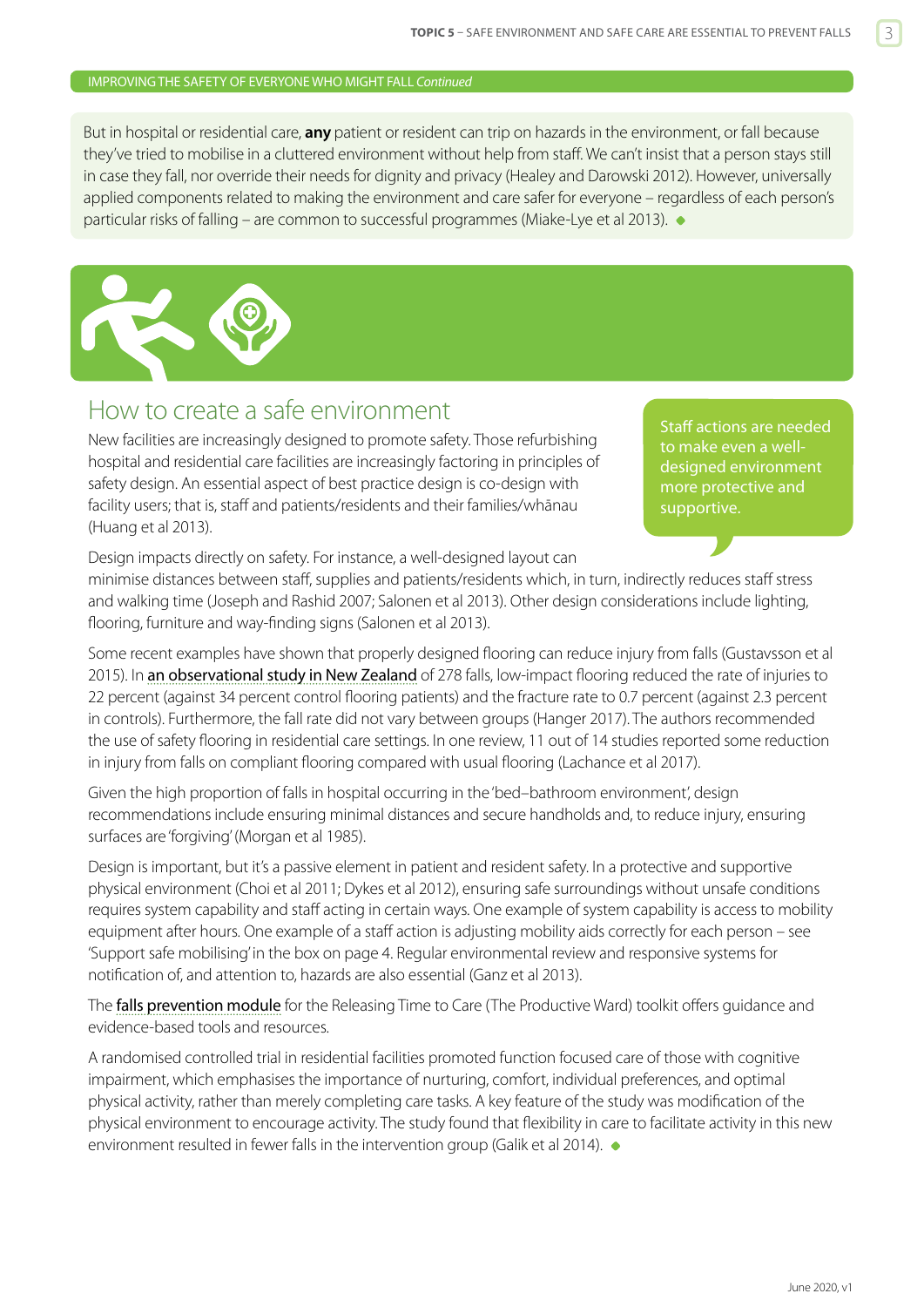<span id="page-3-0"></span>

## What actions and elements are essential to creating a safe environment?

In the table below are the actions to take to enable, support and protect the older person in their environment. Standards of care (including low bed rails, the appropriate bed height for each person, and a de-cluttered environment) are important for every older person. But a lot more can be done.

## In hospital and residential care environments: for all patients and residents

#### **ACTION TO TAKE**

Familiarise the older person (and those accompanying them) with their new environment.

Make sure the person can reach the call bell (in bed and toilet areas) – decide which side is best.

Show the person how to use call bells (in bed and toilet areas) – let them test them.

Ensure the person can safely reach the possession they use most often – including mobility aids.

Consider whether an older person with cognitive impairment needs a lower bed, padding on the floor, arm supports or rails (Metzger et al 2018).

Set the bed/chair at the right height for the person to get in and out easily and safely.

Ensure someone has advised the person to wear non-slip, well-fitting footwear, and that they are wearing it.

Support mobilisation in line with an individualised plan or protocol.

Ensure mobility equipment is adjusted correctly for the person, and ensure the person can reach it safely.

Make all staff who interact with the person clearly aware of the safest way to mobilise the person (a signalling system can highlight mobilisation assistance requirements).

#### **Clear pathways**

Keep patient/resident areas uncluttered and the pathway to the toilet clear.

#### **Use good lighting effectively**

Ensure the person can turn on the light in their bedspace; and encourage them to turn the light on if they need to get up at night. Ensure night lights are on at night, and consider leaving the light on in the toilet room at night.

#### **Lock all wheels**

Lock all wheels on furniture in the bedspace or room.

Lock all wheels on wheelchairs and toilet chairs during transfers on and off, and when stationary.

Lock all wheels on hoists when transferring a person between two locations.

#### **Reduce risk of slipping**

Mop up water on the floor in wet areas promptly.

Clean up spills promptly.

Use signs noting wet surfaces when cleaning or dealing with spills.

A [study undertaken in residential care](https://www.ncbi.nlm.nih.gov/pubmed/?term=Nursing+staffs%E2%80%99+attentiveness+to+older+adults+falling+in+residential+care+%E2%80%93+an+interview+study) found that staff have a good general understanding of risk management. However, staff often focus more on protection and prevention than safety promotion and wellbeing (Clancy and Mahler 2016). All aspects are important for older people in care.

**ENABLE**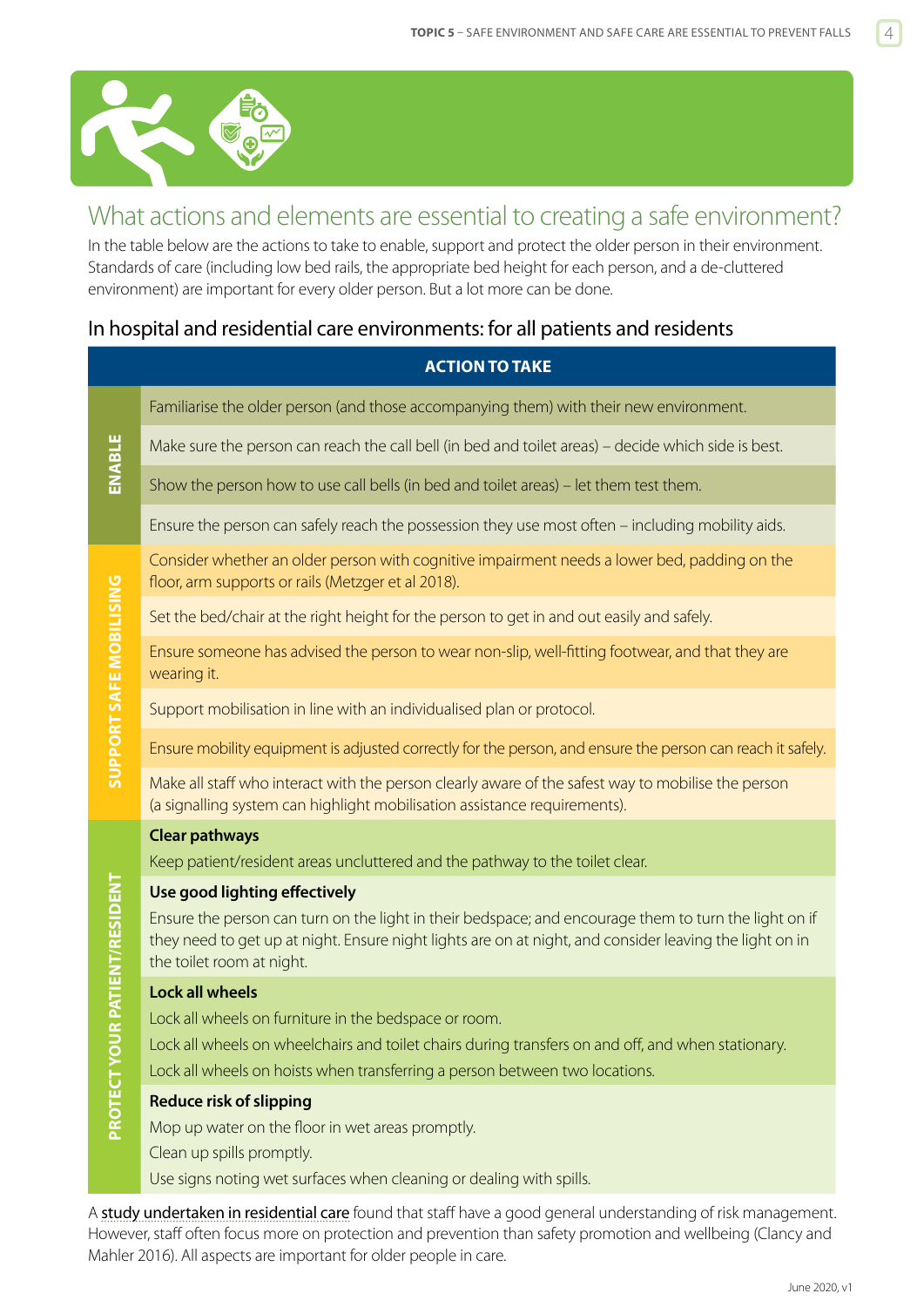#### <span id="page-4-0"></span>WHAT ACTIONS AND ELEMENTS ARE ESSENTIAL TO CREATING A SAFE ENVIRONMENT? *Continued*

### In the home environment: for all older people

Home safety assessment and modifications reduce the rate of falls and risk of falling (Gillespie et al 2012; Naseri et al 2018). Making safety modifications to homes appears to be more effective for people at higher risk, for those older people with severe visual impairment, or for the frail (University of York: Centre for Reviews and Dissemination 2014). It appears that input from an occupational therapist is needed to ensure the modifications are successful (Stevens and Burns 2015).

A [home safety improvement study in Taranaki](https://www.ncbi.nlm.nih.gov/pubmed/25255696) indicated that a safety-modification package, including handrails, grab rails, outside lighting, edging for outside steps, and slip-resistant surfacing, may be effective in reducing fallsrelated injuries at home (Keall et al 2015).

An older person has many options to [make their environment safer](https://www.acc.co.nz/assets/injury-prevention/acc2383-prevent-falls.pdf) to reduce their risk of falling. Options worth considering include fixing loose rugs, mats and trip hazards; wearing safe footwear (well-fitting, flat shoes with nonslip soles); and considering assistive devices (such as elevated toilet seats) and mobility aids (Avin et al 2015).

Home safety improvements are important for those with cognitive impairment too. A review of three randomised controlled trials showed the impact of assistive home technologies on 245 people with dementia led to falls halving in the intervention groups (Brims 2018).

The outdoor or urban environment (whether the older person is living at home or in residential care) may support or hinder safe mobilisation. Consider [a walk-through audit](https://www.ncbi.nlm.nih.gov/pmc/articles/PMC4818981/) of hazards (and consider potential mitigations) with the older person on their usual routes (Curl et al 2016). A study of 384 participants, of which 69 had a fear of falling, revealed that drainage ditches and broken pavements were associated with greater likelihood of fear of falling. On the other hand, low traffic speeds reduced the likelihood of fear (Lee et al 2017).

Notably, a New Zealand trial aimed to reduce hazard-related falls in people aged 75 and over with significant visual impairment (the [VIP trial](http://www.bmj.com/content/331/7520/817.short)). Designed to reduce the risk of these people falling at home, the trial also reduced falls away from home. It was thought that having a trained occupational therapist give individual advice to people in this highrisk group about their home environment enabled a change in behaviour that supported safe mobilisation in other environments (Campbell et al 2005).

The Live Stronger for Longer programme has resources available for order, to share online, or download, including a [Home Safety Checklist](https://www.livestronger.org.nz//assets/Uploads/ACC7771-home-safety-checklist-2.pdf), available at <www.livestronger.org.nz>.



## What key actions to take when assessing the safety of older people living in residential care or at home

Undertaking an environmental safety assessment and making modifications help to reduce the number of falls in the home for people identified as having a **[high risk of falling, including those who are frail](https://www.hqsc.govt.nz/our-programmes/reducing-harm-from-falls/publications-and-resources/publication/2873/)** (Australian Commission on Safety and Quality in Health Care 2009a; Gillespie et al 2012).

Key actions in both residential care and home settings are to:

- assess the older person in their environment and seek perspectives from their family/whānau and carers
- have an appropriate health professional (physiotherapist or occupational therapist) do the assessment, make the safety modifications and help modify the behaviour of the older person (Australian Commission on Safety and Quality in Health Care 2009b)
- explore the choice and acceptability of recommendations for specific equipment, lighting, modifications or behaviour change with the older person, their family/whānau and their carers (Clemson et al 2008; Pighills et al 2011)
- support the older person's decisions (Clemson et al 1999; Clemson et al 2008) about their individual preferences, feelings and daily routines
- consider environmental measures (such as signs or cues) to help orient an older person who is experiencing cognitive decline or delirium.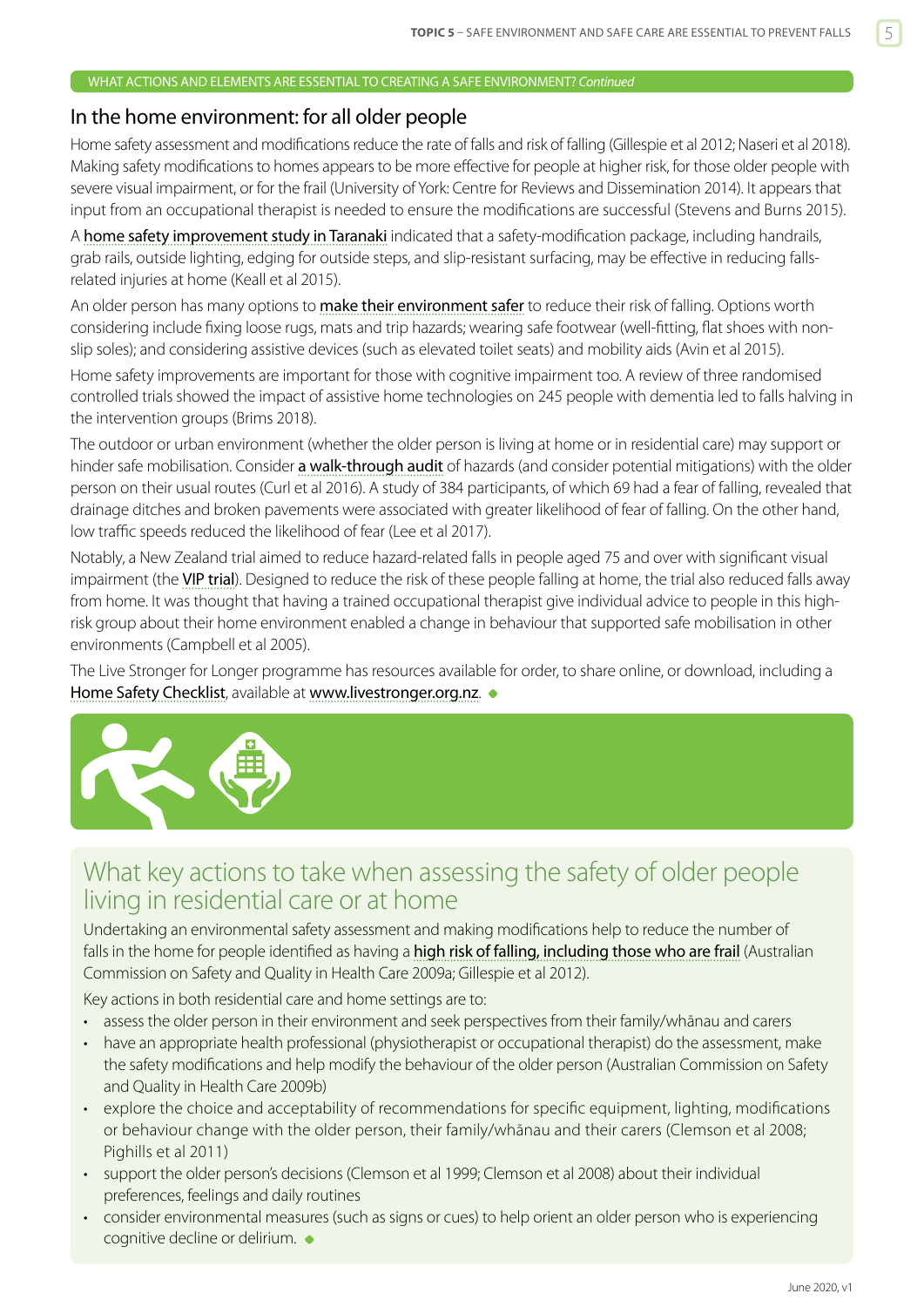<span id="page-5-0"></span>

## How to ensure safety when mobile

Mobilisation is necessary to prevent complications associated with immobility and maintain independent functioning. Even so, inpatients report that assistance/help with ambulation and getting out of bed into a chair are two of the five most often missed elements of basic care (Kalisch et al 2014a; Kalisch et al 2014b). A further challenge for staff is to balance a duty of care (to protect patients and residents from the risk of falling) with encouraging mobilisation that helps prevent complications and, by maintaining muscle strength and confidence, protects the older person against falling (Oliver et al 2010).

Helping older patients and residents understand their limitations and the risk of harm from falls (and consequences of them), and how to mobilise safely supports their autonomy and rehabilitation – 'a patient who is not allowed to walk alone rapidly becomes a patient who cannot walk alone' (Healey 2011).

Having family/whānau and other carers involved in mobilising the older person helps everyone. Talking with patients and families/whānau about the practical implications of the risks of particular falls can be supported by a [system to signal the level of assistance needed with mobility](http://www.hqsc.govt.nz/our-programmes/reducing-harm-from-falls/projects/signalling-system/). Such a system gives visual cues about how much help is needed. Given the number of staff interacting with patients in hospital, this system can provide critical safety information to staff not familiar with the patient – helping to make falls prevention everyone's business. Staff in residential environments are more likely to be familiar with the mobility needs of their residents, although one survey of 147 facility care staff in Australia found that only one-quarter of staff (26.5 percent) were aware that residents were at high risk for falls (Francis-Coad et al 2019).

## A troublespot: between the bed and the toilet

A study of falls in residential care revealed that about 75 percent of falls happen in residents' rooms or bathrooms, with 41 percent happening during transfers of the person and 36 percent when they are walking (Rapp et al 2012).

A retrospective study of injurious falls in hospital (Mion et al 2012) highlights that situational factors are not especially unusual or unpredictable:

- The majority of falls happen in the patient's room.
- Almost half of falls involve the bed (transferring into or out of the bed; a small proportion of people roll out of bed).
- Nearly one-fifth of falls had an environmental cause, such as entanglement in linen or tubing, tripping, unlocked bed/chair wheels, or slipping on an air mattress.
- About two-thirds of patients who fell were attached to at least one piece of equipment (eg, IV line or urinary catheter).
- One-third of falls related to toilet needs.

A young, fit person can find it hard to manage the journey from their hospital bed to the toilet when in pain and perhaps attached to one or more machines. Since acutely ill patients are likely to have been administered medication that can make them feel dizzy/faint when trying to mobilise, and since they are likely to do most of their mobilising between their bed and the toilet, attention to appropriate footwear and need for assistance or mobility aids is important in this troublespot (Oliver et al 2010). An older person may have different challenges with mobility and other impairments, problems of urinary urgency or incontinence, creating additional concerns about safety.  $\bullet$ 

One review of hospital falls found 45 percent were related to toileting – most on the way from the bed or chair to the bathroom. (Tzeng 2010)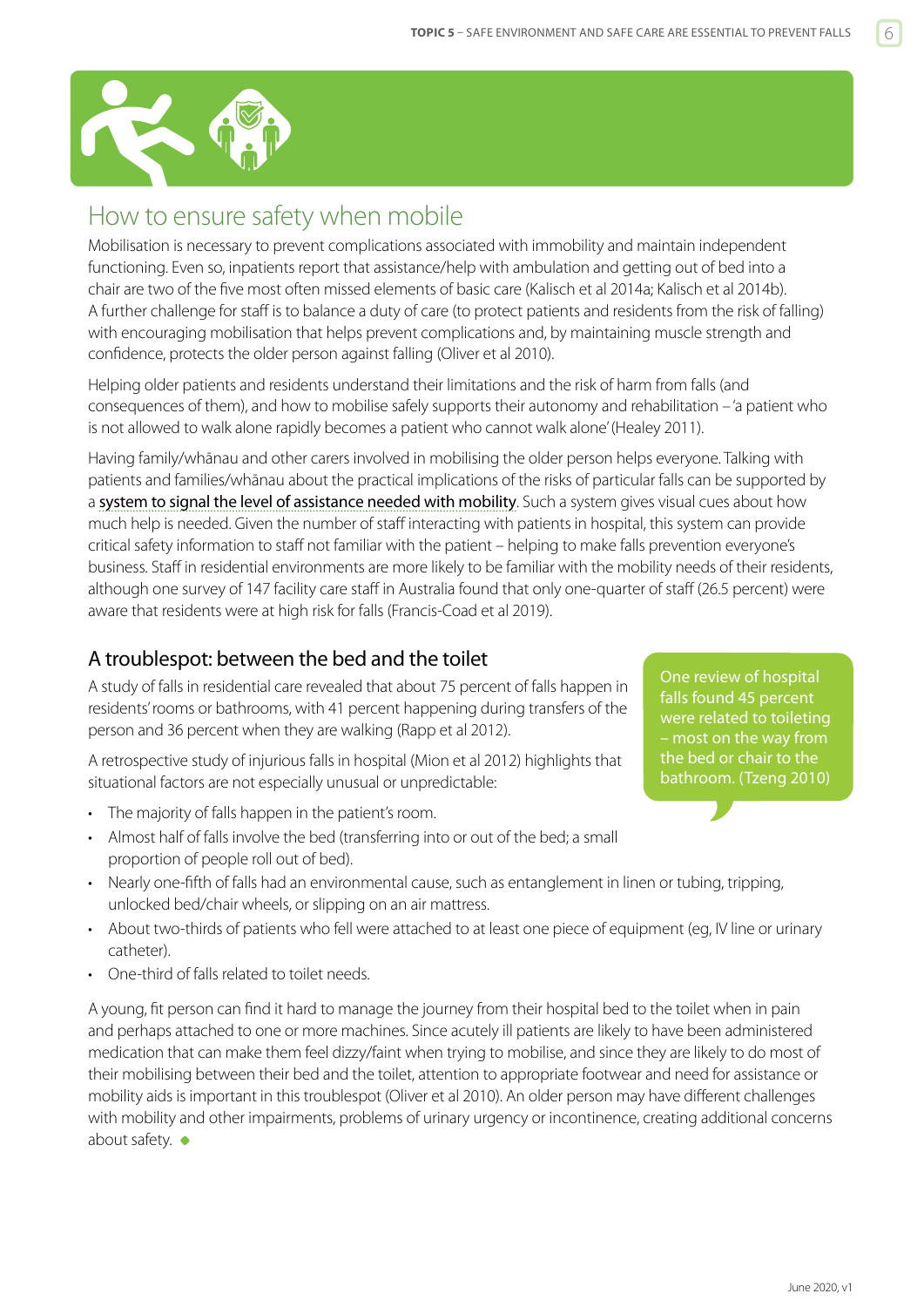<span id="page-6-0"></span>

## How to provide safe care: anticipation, presence, proximity

Familiarising an older person with a new environment, setting things up to facilitate as much self-care as possible and ensuring the person can easily call for help is more than a courtesy. Doing so recognises the older person's right to safe care. In longer-stay areas and home care, staff can learn a person's daily patterns and anticipate their needs. But since staff do not see 80–90 percent of falls in hospitals (Oliver et al 2010), a conversation acknowledging that 'falls hurt' and [providing information about ways to reduce the risk of falling](http://www.hqsc.govt.nz/our-programmes/reducing-harm-from-falls/projects/patient-information/) can empower older people in our care.

A sign in the bedspace that notes the person's risk of falling is useful to those who understand the risks and how to keep the person safe. Such a sign would also be helpful for an older person with cognitive impairment. Importantly, this type of sign can alert staff to an older person's needs for help with mobility.

An older person does not ask for help lightly: they may think staff are busy (or otherwise unavailable). Or they don't ask because they are unsure help will come in time (Carroll et al 2010). Independence and true reluctance to 'bother the nurse' is a natural combination in many older people, and means that staff have their work cut out to reassure patients and residents that they **can** help, **should** help and **want** to help.

Doing rounds hourly is intended to provide a nursing presence in a way that is experienced as attentive and reliable (Halm 2009). Placing those at higher risk of falling where staff can easily see them improves the chances that staff will respond to the older person's need for help. It's important that all shift team members are aware of which older people are most at risk.

Partnership means working with the older person to identify their particular falls risk factors and plan [interventions and supports](https://www.hqsc.govt.nz/our-programmes/reducing-harm-from-falls/publications-and-resources/publication/2874) tailored to their needs and preferences. Bedside handover increases staff presence while providing a forum to elicit and act on the person's concerns, preferences and goals for the next part of the day (Kerr et al 2013).

The people in our care benefit when we get the basics right – and sometimes are harmed when we don't. These elements of safe environment and safe care could have made the difference in [Hazel and Gordon's stories](http://www.open.hqsc.govt.nz/assets/Open-for-better-care/PR-files--images/open-patient-stories-May-2013.pdf). They are making a difference in this example of organisational improvement and response as a result of learning from [a patient story](http://www.hqsc.govt.nz/our-programmes/reducing-harm-from-falls/10-topics/patient-stories/#[LEARNING]).  $\bullet$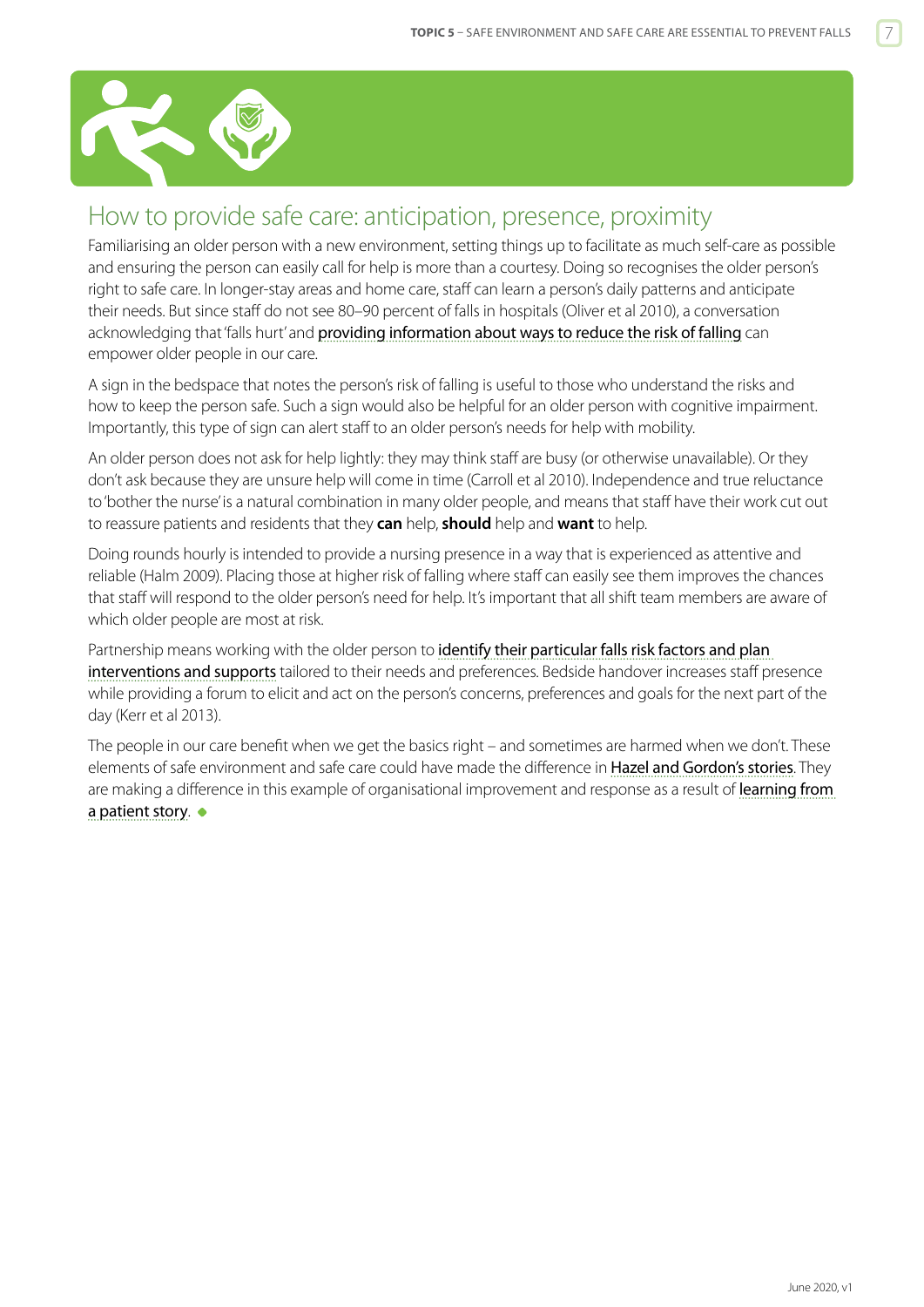<span id="page-7-0"></span>

## 60 MINUTES OF PROFESSIONAL DEVELOPMENT

This learning activity equals 60 minutes of your professional development.

You can add it to the personal professional record you keep to check off your competence framework requirements.

To complete this learning activity, first read the whole topic and the two required readings, then assess your learning with the [10 self-test questions](#page-9-0).

#### **Learning objectives**

Reading and reflecting on Topic 5 and the materials in this teaching and learning package will enable you to:

- identify enabling, supporting and protective actions staff can take in relation to falls safety for all patients/ residents
- relate older people's experiences of falling (and suggestions for preventing falls) to specific actions staff can take
- describe points to consider when doing an environmental safety assessment
- relate two challenges in falls prevention and elements of safe care to three older people's experiences.

#### **Teaching and learning package**

Gather up the resources you'll need. Use the hyperlinks in this topic, or download or print the reference material.

#### **Required reading**

These two readings will help you form evidence-informed perspectives about safe environment and safe care.

- 1. Carroll DL, Dykes PC, Hurley AC. 2010. Patients' perspectives of falling while in an acute care hospital and suggestions for prevention. *Applied Nursing Research* 23(4): 238–41 via [webpage](https://www.ncbi.nlm.nih.gov/pmc/articles/PMC3107724/)*.*
- 2. Environmental safety recommendations given in the *Australian Commission on Safety and Quality in Health Care guidebook* relevant to your setting: [hospital](https://www.safetyandquality.gov.au/wp-content/uploads/2009/01/30459-HOSP-Guidebook.pdf) (pages 57–60), [residential care](https://www.safetyandquality.gov.au/wp-content/uploads/2012/01/30454-RACF-Guidebook1.pdf) (pages 53–57) or [community](https://www.safetyandquality.gov.au/wp-content/uploads/2012/01/30455-COMM-Guidebook1.pdf) (pages 63–66).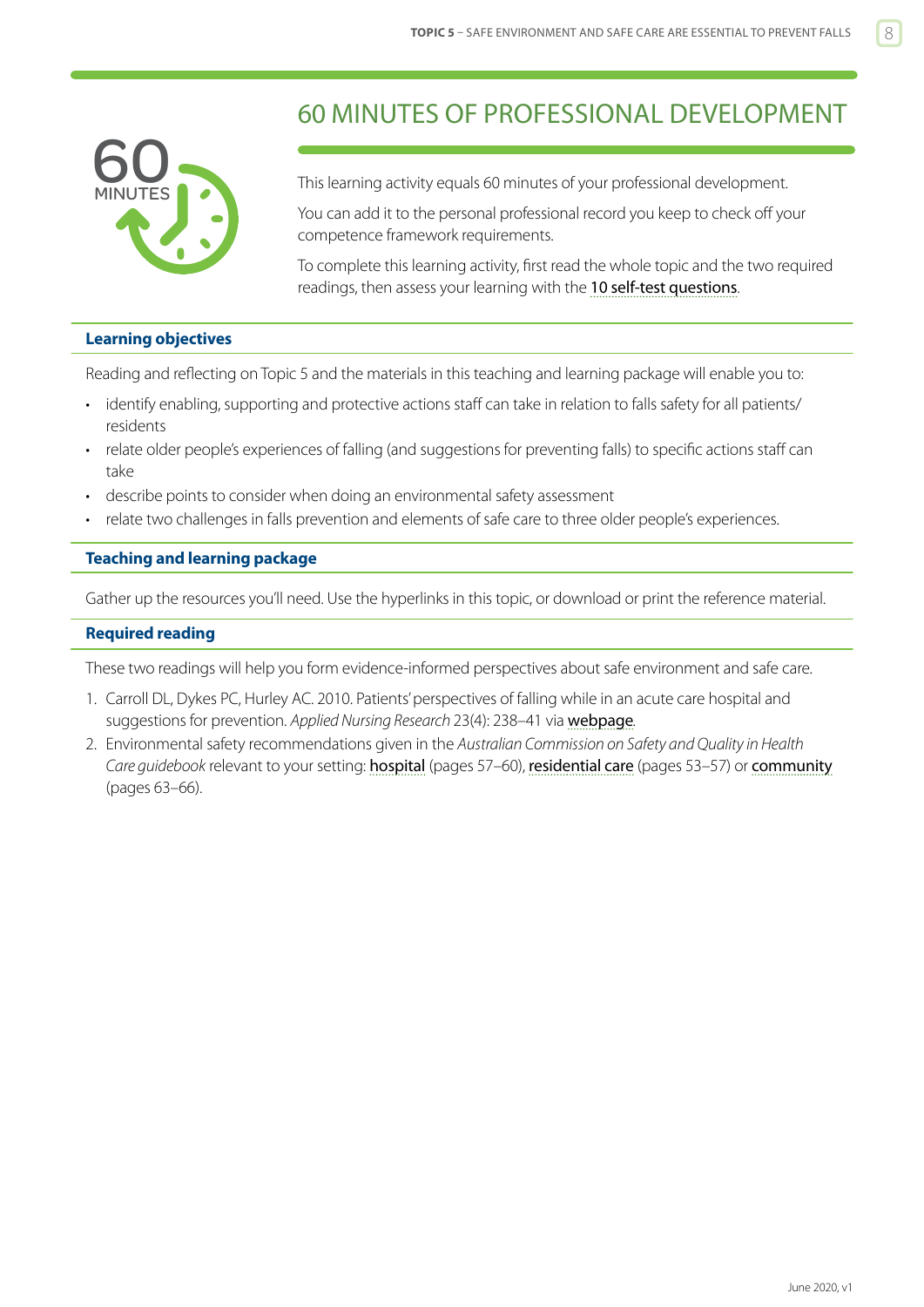## <span id="page-8-0"></span>ADDITIONAL RESOURCES

The [CDC compendium of evidenced-based interventions for falls](https://www.cdc.gov/homeandrecreationalsafety/falls/compendium.html) (2015) – see in particular the section on 'home modification'.

The [Academy of Geriatric Physical Therapy of the American Physical Therapy Association guideline](https://www.ncbi.nlm.nih.gov/pmc/articles/PMC4757637/) for management of falls in community dwelling older adults (2015).

Stubbs B, Brefka S, Denkinger MD. 2015. [What Works to Prevent Falls in Community-Dwelling Older Adults?](https://academic.oup.com/ptj/article-lookup/doi/10.2522/ptj.20140461)  [Umbrella Review of Meta-analyses of Randomized Controlled Trials](https://academic.oup.com/ptj/article-lookup/doi/10.2522/ptj.20140461). *Physical Therapy* 95(8): 1095–110.

University of York: Centre for Reviews and Dissemination. 2014. [Preventing falls in hospitals](https://www.york.ac.uk/media/crd/effectiveness-matters-august-2014-falls%20in%20hospitals.pdf).

Canterbury District Health Board prototyping via [webpage](http://www.nbbj.com/work/canterbury-district-health-board-prototyping/) (includes CTV news video clip of 2 minutes 44 seconds).

Case study: [falls prevention after discharge from the emergency department](http://www.open.hqsc.govt.nz/falls/publications-and-resources/publication/1099/) – an improvement project led by occupational therapists at Wairarapa District Health Board to identify which older people presenting after having a fall were at high risk and would benefit from a home safety assessment.

User guide and resources from a [system to signal the level of assistance needed with mobility](http://www.hqsc.govt.nz/our-programmes/reducing-harm-from-falls/projects/signalling-system/).

[Patient stories](http://www.open.hqsc.govt.nz/assets/Open-for-better-care/PR-files--images/open-patient-stories-May-2013.pdf) (includes stories about Hazel and Gordon).

Example of organisational improvement and response: learning from a patient story, via [webpage](http://www.hqsc.govt.nz/our-programmes/reducing-harm-from-falls/10-topics/patient-stories/#[LEARNING]) (includes video clip of 5 minutes 6 seconds).

An evidence-based summary, which includes lighting, flooring, furniture and way-finding signage among environmental considerations. See Salonen H, Morawska L. 2013. Physical characteristics of the indoor environment that affect health and wellbeing in healthcare facilities: a review. *Intelligent Buildings International* 5(1): 3-25. A [pre-publication copy is here](http://eprints.qut.edu.au/58649/2/58649.pdf); supplement begins on page 32.

The [Live Stronger for Longer](www.livestronger.org.nz) website has resources available to download, order, or share online.

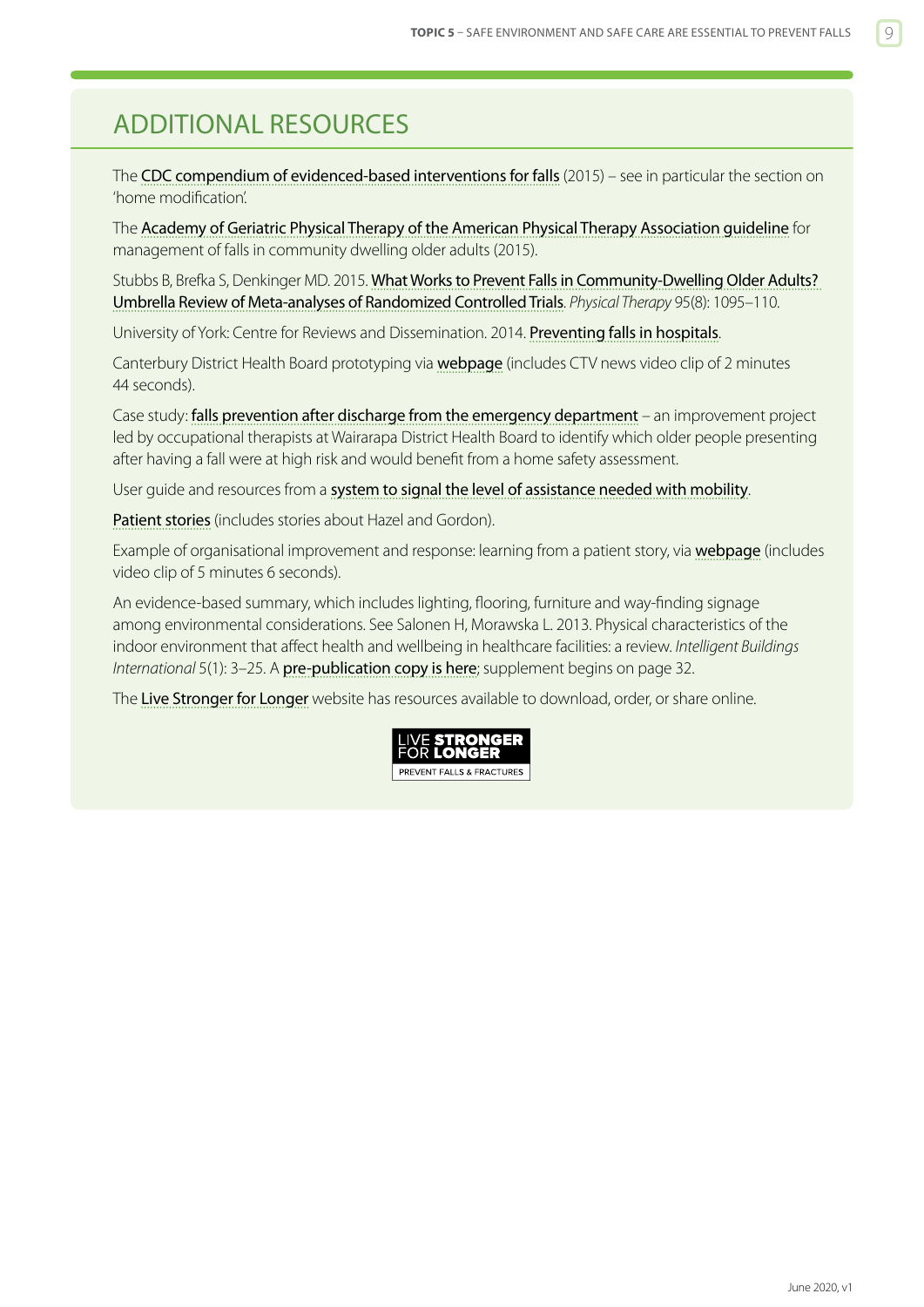# <span id="page-9-0"></span>**1O** QUESTIONS

## **TOPIC** Professional development: **5 Questions to test your knowledge Example 2014** PROFESSIONAL



### **ANSWER these questions to check you have retained the knowledge reviewed in this topic and readings**  1 In the required reading, [Patients' perspectives of falling while in an acute care hospital and suggestions for prevention](https://www.ncbi.nlm.nih.gov/pmc/articles/PMC3107724/), the patients in the study:  $\Box$  described the reason for their fall as an urgent toileting need coupled with an unfamiliar environment  $\Box$  may have been aware that staff had asked them to request help, but felt that asking for help was bothering staff  $\Box$  felt well informed about their risk of falling, and staff had advised them how to manage their risks. 2 Overall, the material presented in Topic 5 argues that design decisions can contribute directly and indirectly to a safe environment and safe care, but the actions staff take are essential to protect patients and residents from harm.  $\Box$ true  $\Box$  false 3 Staff can support safe mobilising by ensuring beds, chairs and mobility equipment are:  $\Box$  adjusted to the lowest level so a fall to the floor is a reduced distance  $\Box$  adjusted to the height that will be safe for the individual. 4 Two studies of falls in hospitals were cited to support the idea a troublespot is between the bed and toilet. The figures given related to toileting were:  $\square$  almost half of injurious falls and almost half of all falls  $\Box$  one-fifth of injurious falls and 75 percent of all falls  $\Box$  one-third of injurious falls and 45 percent of all falls. 5 Review the specific recommendations in the *Australian Commission on Safety and Quality in Health Care guidebook* relevant to your setting: hospital (pages 57–60), residential care (pages 53–57) or community (pages 63–66). What would need to change to make the environment safer for those in your care, to meet these recommendations? 6 Think of your workplace. How would a staff member meeting a patient/resident for the first time be alerted to that person's particular needs for help with being mobile? Look at the section '[How to ensure safety when mobile](#page-5-0)' in this topic. Is there a system that can help to signal the level of help needed with mobility that would be useful in your setting? 7 Describe three specific things you already do (or could do) to involve patients and their families/whānau in handovers between staff members. 1. 2. 3. **ASSESS the processes used for safe environment and safe care in your setting**

#### **Outline three learnings or insights and how you will APPLY them in your practice**

| 8  | My first learning/insight is:   |       |
|----|---------------------------------|-------|
|    | I will apply it in practice by: | ANPLY |
| 9  | My second learning/insight is:  |       |
|    | I will apply it in practice by: |       |
| 10 | My third learning/insight is:   |       |
|    | I will apply it in practice by: |       |

| LEARNER NAME:                                                                              | PROFESSION:      | DESIGNATION: |  |  |  |  |
|--------------------------------------------------------------------------------------------|------------------|--------------|--|--|--|--|
| DATE:                                                                                      | REGISTRATION ID: | WORKPLACE:   |  |  |  |  |
| Signature:<br>Validation that learner has completed this professional development activity |                  |              |  |  |  |  |
|                                                                                            |                  |              |  |  |  |  |
| NAME:                                                                                      | PROFESSION:      | CONTACT:     |  |  |  |  |

ANSWER

**ANSWE**